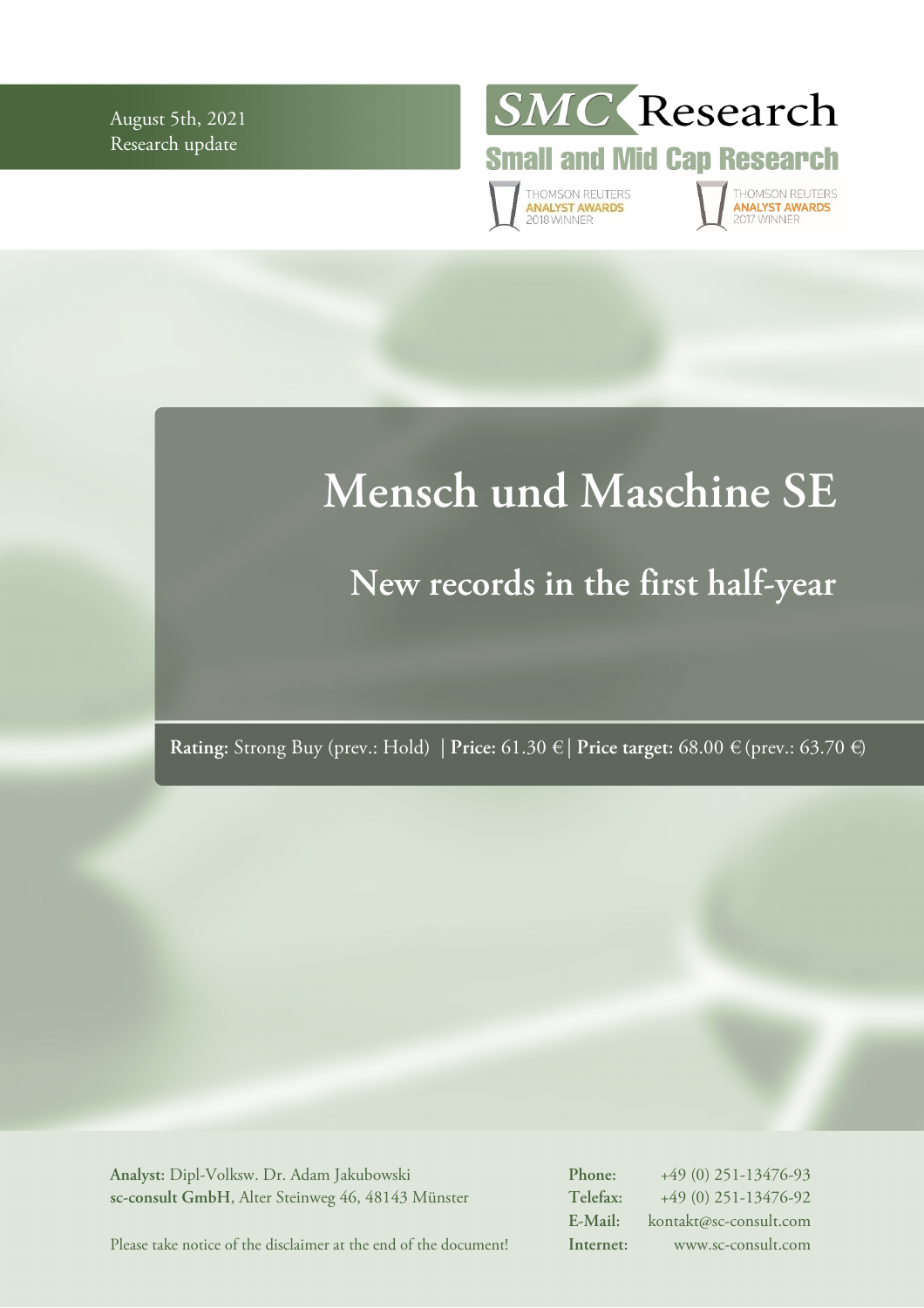### Recent business development



### **Basic data**

| Based in:                 | Wessling           |
|---------------------------|--------------------|
| Sector:                   | CAD/CAM software   |
| Headcount:                | 968                |
| Accounting:               | <b>IFRS</b>        |
| ISIN:                     | DE0006580806       |
| Ticker:                   | MUM:GR             |
| Price:                    | 61.30 Euro         |
| Market segment:           | Scale / m:access   |
| Number of shares:         | $17.2 \;{\rm m}$   |
| Market Cap:               | 1.05 billion Euro  |
| <b>Enterprise Value:</b>  | 1.14 billion Euro  |
| Free Float:               | 45.2%              |
| Price high/low (12M):     | 67.80 / 45.00 Euro |
| Ø turnover (Xetra, 12 M): | 409,900 Euro / day |

In the first half of the year, Mensch und Maschine increased its sales by 4 percent to EUR 136.1 m and on this basis - once again - disproportionately improved all earnings figures. EBIT rose by almost 11 percent to EUR 18.5 m, EBT by 13 percent to EUR 18.1 m and half-year profit after taxes and minorities by 10 percent to EUR 11.1 m. On this basis, the Management Board has confirmed its profit forecast for the full year and is still aiming for a growth in earnings per share by 12 to 21 percent to between125 and 135 cents. At the same time, a sales forecast for 2021 was presented for the first time, which, with a targeted growth of 6 to 10 percent, is noticeably higher than we had previously assumed. We have taken this into account in our estimates, which has resulted in higher sales and earnings figures both for the current year and for the entire forecast period up to 2028. Accordingly, we now see the fair value at almost EUR 68 per share, which promises double-digit price potential compared to the current price. Together with the excellent overall impression that Mensch und Maschine has been making for years, this justifies the "Strong Buy" rating.

| FY ends: 31.12.    | 2018  | 2019  | 2020     | 2021e | 2022e   | 2023e |
|--------------------|-------|-------|----------|-------|---------|-------|
| Sales (m Euro)     | 185.4 | 245.9 | 244.0    | 263.9 | 295.5   | 326.6 |
| EBIT (m Euro)      | 19.7  | 27.2  | 31.0     | 36.3  | 42.9    | 49.9  |
| Net Profit         | 11.7  | 16.7  | 18.7     | 22.1  | 26.1    | 30.3  |
| <b>EPS</b>         | 0.71  | 0.99  | 1.11     | 1.31  | 1.54    | 1.79  |
| Dividend per share | 0.65  | 0.85  | 1.00     | 1.15  | 1.31    | 1.43  |
| Sales growth       | 15.3% | 32.7% | $-0.8\%$ | 8.1%  | 12.0%   | 10.5% |
| Profit growth      | 24.1% | 42.6% | 12.3%    | 18.2% | 18.1%   | 15.8% |
| <b>PSR</b>         | 5.60  | 4.22  | 4.26     | 3.94  | 3.51    | 3.18  |
| <b>PER</b>         | 88.9  | 62.3  | 55.5     | 46.9  | 39.7    | 34.3  |
| <b>PCR</b>         | 68.2  | 39.4  | 30.8     | 31.0  | 26.9    | 23.8  |
| EV / EBIT          | 57.3  | 41.4  | 36.3     | 31.0  | 26.2    | 22.6  |
| Dividend yield     | 1.1%  | 1.4%  | 1.6%     | 1.9%  | $2.1\%$ | 2.3%  |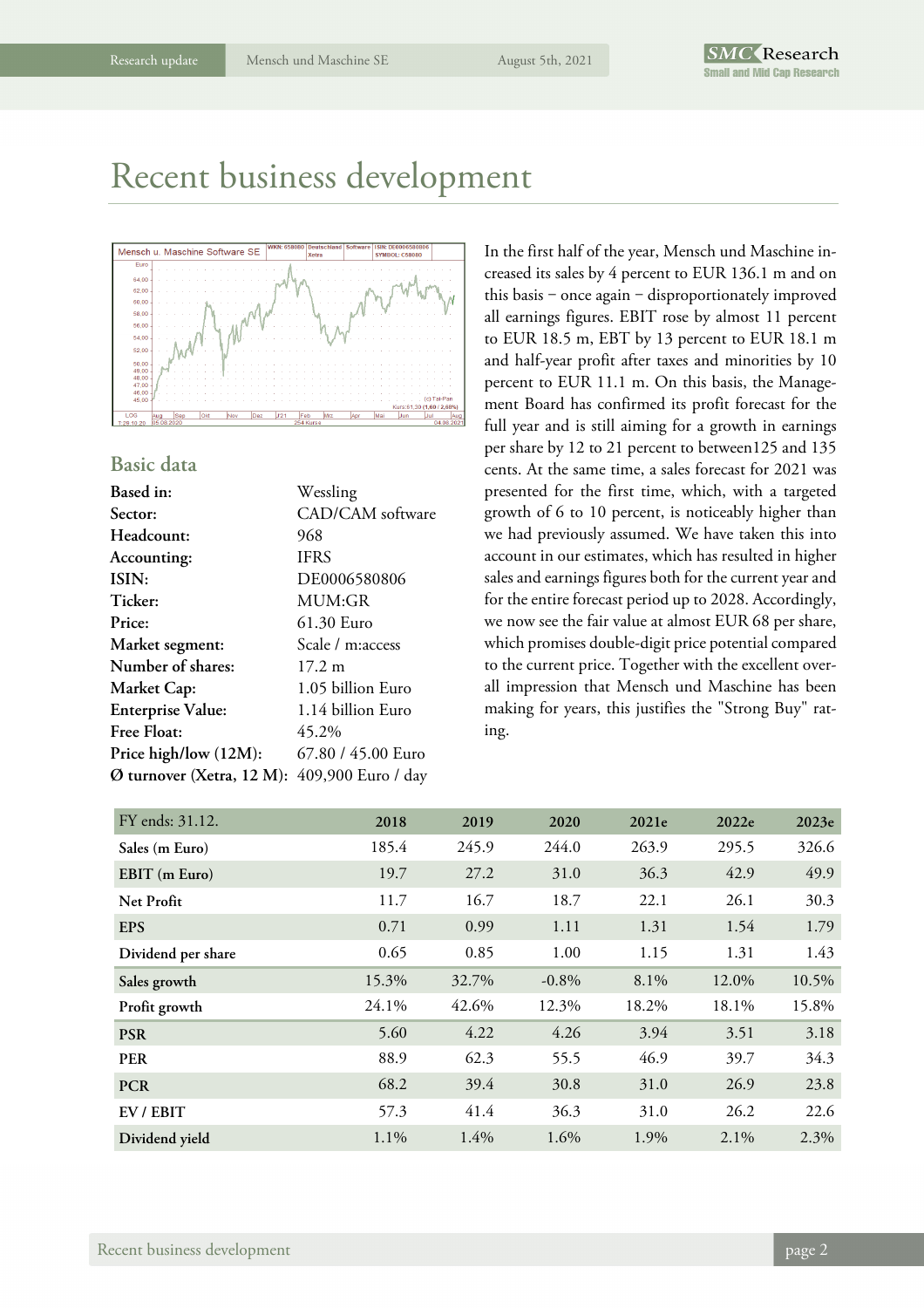### **Sales growth in the first half-year**

Mensch und Maschine generated sales of EUR 136.1 m in the first half of the year, around 4 percent more than a year ago. As expected, the comparison with the respective period of the previous year was very different for the two quarters. While the  $-$  solid  $-$  first quarter had remained, as announced, 8 percent below the record level of early 2020, the strong growth in the months April to June (+23 percent) is mainly due to the weak basis for comparison resulting from the first lockdown. In total of the first six months, however, M+M was able to return to growth after the Covid-19 break and report the highest half-year figure in the company's history. Growth was particularly strong in the software segment, which increased by 12 percent, not least thanks to the strong momentum in the BIM business (SOFiSTiK and DATAflor). In the VAR business, on the other hand, the special boom that M+M recorded in the trading business with Autodesk licences in Q1 2020 had a somewhat dampening effect, so that growth here remained only moderate at 1 percent.

### **Increase in gross profit disproportionately high**

The above-average sales growth in the software segment was the main reason for a higher group gross margin (51.3 after 50.4 percent), which is why the gross profit for the first half of the year increased by 6 percent, slightly more than sales. Broken down by the segments, the gross margin in the VAR business improved minimally (from 33.5 to 33.7 percent), while in the software segment it was somewhat weaker than in the previous year at 90 percent. This was mainly due to the shift in revenue shares between the CAM business on the one hand and SOFiSTiK and DATAflor (both BIM business) on the other. The latter two software subsidiaries use a higher proportion of thirdparty products (primarily Autodesk) than OpenMind (CAM business) and have therefore a somewhat lower gross margin. In absolute figures, gross profit in the Software segment increased by slightly more than 10 percent to EUR 38.3 m and in the VAR business by just under 2 percent to EUR 31.5 m.

| <b>Business figures</b> | 1. HY 20 | 1. HY 21 | Change   |
|-------------------------|----------|----------|----------|
| Sales                   | 130.39   | 136.07   | $+4.4%$  |
| <b>VAR</b> business     | 92.51    | 93.60    | $+1.2%$  |
| Software                | 37.87    | 42.47    | $+12.1%$ |
| Gross profit            | 65.68    | 69.83    | $+6.3%$  |
| VAR business            | 30.99    | 31.51    | $+1.7%$  |
| Software                | 34.69    | 38.32    | $+10.4%$ |
| Gross margin            | 50.4%    | 51.3%    |          |
| <b>EBIT</b>             | 16.72    | 18.51    | $+10.7%$ |
| <b>VAR</b> business     | 6.77     | 6.90     | $+2.0\%$ |
| Software                | 9.95     | 11.61    | $+16.7%$ |
| <b>EBIT</b> margin      | 12.8%    | 13.6%    |          |
| VAR business            | 7.3%     | 7.4%     |          |
| Software                | 26.3%    | 27.3%    |          |
| <b>EBT</b>              | 15.96    | 18.09    | $+13.4%$ |
| EBT margin              | 12.2%    | 13.3%    |          |
| Net profit              | 10.07    | 11.11    | $+10.3%$ |
| Net margin              | 7.7%     | 8.2%     |          |
| Operating cash flow     | 21.21    | 18.21    | $-14.2%$ |

*In m Euro and percent, source: Company* 

### **EBIT with double-digit growth**

M+M was able to translate the growth in gross profit into a double-digit improvement in EBIT. Specifically, earnings before interest and taxes increased by 10.7 percent to a new half-year record of EUR 18.5 m, of which EUR 11.6 m (margin: 27.3 percent) were contributed by the Software segment and EUR 6.9 m (margin: 7.4 percent) by the VAR business. The positive EBIT development was made possible not only by the growth in gross profit, but also by the decline in other operating expenses, which fell by 6.3 percent in the first half of the year, mainly due to the Covid-19-related lower costs for travel and attendance events. However, this effect, which had supported the earnings development since the second quarter of 2020, has now expired. Considered separately, other operating expenses rose by 21 percent between April and June.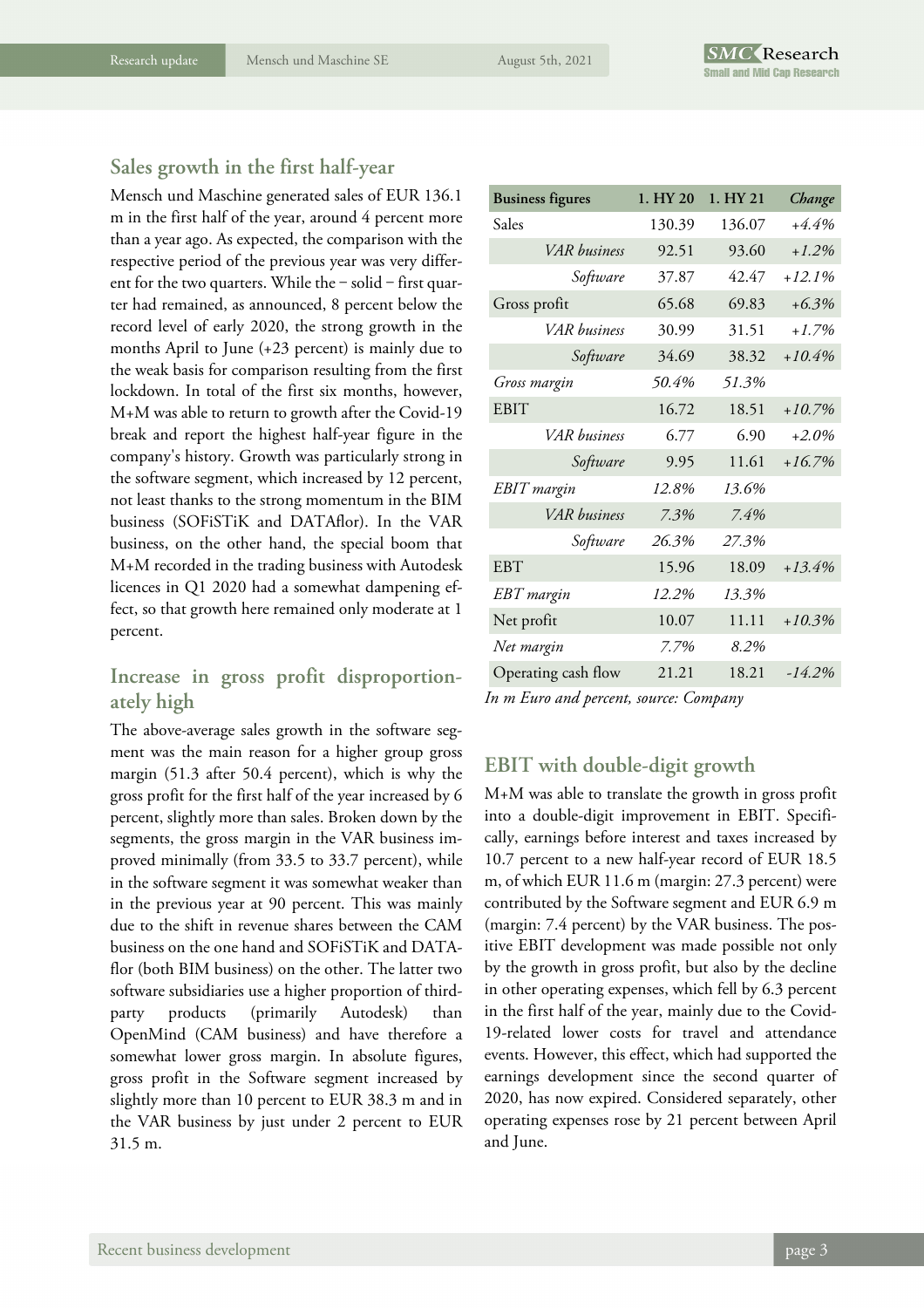### **Higher minority interests**

With the financial result improving from EUR -0.8 to -0.4 m, the pre-tax profit even increased by 13 percent to EUR 18.1 m. After taxes and minorities, a half-year profit of EUR 11.1 m was reported, an increase of 10 percent. The difference to EBT growth is explained by the above-average increase in minority interest, which rose by 40 percent to EUR 1.6 m and reflects the very good development of SOFiSTiK, where minority shareholders hold 49 percent of shares.

### **Free cash flow remains at a high level**

Although the operating cash flow remained somewhat below the record figure of the previous year, M+M was once again able to achieve an excellent figure of EUR 23.2 m, which corresponded to 17.1 percent of the half-year revenues. The difference over the previous year was the small positive contribution from the change in net working capital, which was, with EUR 2.0 m, at only a third of the figure for the first half of 2020. After outflows of EUR 5.0 m for investment purposes (including EUR 2.6 m for the acquisition of a small OpenMind distribution partner in the Benelux region), the free cash flow for the first half of the year amounted to EUR 18.2 m. M+M used these funds for dividend payments (EUR -17.7 m) and for the repayment of lease liabilities (EUR -2.6 m). Adding the proceeds from the issue and sale of treasury shares (for the stock dividend) and borrowing, the financing cash flow totalled EUR -10.9 m (previous year: EUR -7.8 m, with the dividend for 2019 paid only in the third quarter of 2020). Overall, the balance sheet liquidity increased by almost half to EUR 23.3 m in the course of the first half of the year.

### **Equity ratio over 50 percent**

In relation to the balance sheet total, which has increased slightly by 4 percent to EUR 160.7 m since the turn of the year, liquidity has thus increased to 14 percent. In contrast, the equity ratio fell slightly in the first half-year to 50.8 percent (31:12.: 51.8 percent) due to the dividend payment. Compared to the reporting date of 30 June 2020 (50.2 percent), however, it has improved slightly, even though the dividend

payment for 2019 was not made until the third quarter of 2020.

### **Profit forecast confirmed**

Based on the half-year figures, M+M has confirmed its profit forecast for the current year. Accordingly, earnings per share are expected to increase by 12 to 21 percent to between 125 and 135 cents per share and allow for a dividend increase of 15 to 20 percent to between 115 and 120 cents. In addition, M+M has defined a sales target for the current year for the first time and is now aiming for the target range of EUR 259 to 268 m, which would correspond to growth of 6 to 10 percent. Gross profit is expected to increase to the same extent, which means that the guidance in this regard has been raised slightly (previously: 5 to 8 percent). The forecast for the coming years remains unchanged, according to which M+M wants to boost sales and gross profit by 8 to 12 percent p.a. and increase earnings per share by 18 to 24 cents per year.

### **Sales estimates raised**

With the sales forecast now presented, M+M is above our previous sales estimate, which we have therefore raised slightly. Instead of the previous EUR 249 m, we are now setting a sales target of EUR 264 m for 2021, which puts us in the middle of the M+M forecast range. Since we have left the growth assumptions for the following years unchanged, the entire sales projection has thus shifted upwards. At the end of the detailed forecast period, we are now expecting revenues of EUR 538 m (previously: EUR 507.4 m).

### **Gross margin for 2021 lower**

In return, however, we have lowered the group gross margin assumed for 2021 by one percentage point to 53.0 percent, which has somewhat weakened the effect of the increased revenue estimate on gross profit. Nevertheless, the absolute estimate of gross profit has increased from previously EUR 134.4 m to now almost EUR 140 m. This pattern also continues for the earnings figures such as EBIT, EBT and earnings per share, which increased in absolute terms with slightly reduced margins. We now expect for 2021 EBIT of EUR 36.3 m, EBT of EUR 35.6 m and net profit of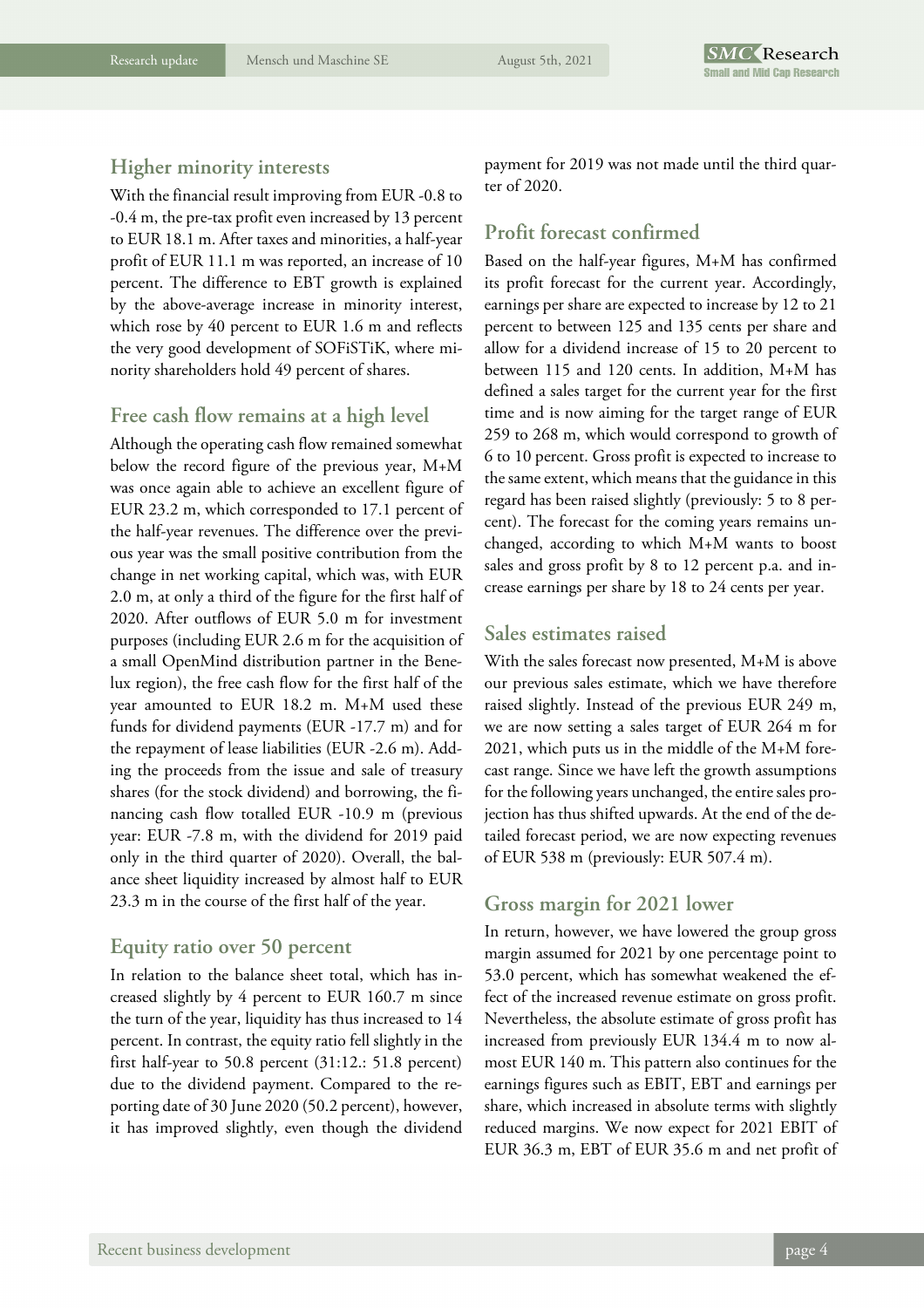| m Euro                            | 12 2021 | 12 2022 | 12 2023 | 12 20 24 | 12 20 25 | 12 2026 | 12 2027 | 12 2028 |
|-----------------------------------|---------|---------|---------|----------|----------|---------|---------|---------|
| Sales                             | 263.9   | 295.5   | 326.6   | 360.8    | 398.7    | 440.6   | 486.9   | 538.0   |
| Sales growth                      |         | 12.0%   | 10.5%   | 10.5%    | 10.5%    | 10.5%   | 10.5%   | 10.5%   |
| EBIT margin                       | 13.7%   | 14.5%   | 15.3%   | 16.1%    | 16.7%    | 17.3%   | 17.9%   | 18.5%   |
| <b>EBIT</b>                       | 36.3    | 42.9    | 49.9    | 58.0     | 66.6     | 76.3    | 87.2    | 99.5    |
| Tax rate                          | 30.5%   | 30.5%   | 30.5%   | 30.5%    | 30.5%    | 30.5%   | 30.5%   | 30.5%   |
| Adjusted tax payments             | 11.1    | 13.1    | 15.2    | 17.7     | 20.3     | 23.3    | 26.6    | 30.3    |
| <b>NOPAT</b>                      | 25.2    | 29.8    | 34.7    | 40.3     | 46.3     | 53.0    | 60.6    | 69.1    |
| + Depreciation & Amortisation     | 3.9     | 4.5     | 4.7     | 4.8      | 4.9      | 5.0     | 5.0     | 5.0     |
| + Increase long-term accruals     | 0.0     | 0.0     | 0.0     | 0.0      | 0.0      | 0.0     | 0.0     | 0.0     |
| + Others                          | 0.0     | 0.0     | 0.0     | 0.0      | 0.0      | 0.0     | 0.0     | 0.0     |
| <b>Gross operating Cash Flows</b> | 29.1    | 34.4    | 39.4    | 45.1     | 51.2     | 58.0    | 65.6    | 74.2    |
| - Increase Net Working Capital    | $-0.6$  | $-0.7$  | $-0.8$  | $-0.9$   | $-1.0$   | $-1.1$  | $-1.3$  | $-1.4$  |
| - Investments in fixed assets     | $-7.6$  | $-4.8$  | $-4.8$  | $-4.7$   | $-4.7$   | $-4.7$  | $-4.7$  | $-4.6$  |
| <b>Free Cash Flows</b>            | 20.8    | 28.8    | 33.8    | 39.5     | 45.5     | 52.2    | 59.7    | 68.1    |

EUR 1.31 per share (previously: EUR 35.2 m, EUR 34.5 m and EUR 1.28 per share).

### **Target EBIT margin at 18.5 percent**

The reduced gross margin also has some impact on the profitability estimates for the next few years, but to a decreasing extent. As we still consider our previous assumptions regarding the long-term achievable margin level to be plausible, the target margins of our model remained largely unchanged. Accordingly, we expect the gross margin for 2028 to be 54.8 percent, as before, and the EBIT margin to be 18.5 percent (previously: 18.4 percent). The resulting model business performance for the next eight years, which we assume for determining the fair value, is summarised in the table above; further details can also be found in the Annex. To determine the terminal value, we subsequently calculate, as before, with a ten percent safety discount on the target EBIT margin and, on this basis, with a "perpetual" cash flow growth of 1.0 percent p.a.

### **Framework data unchanged**

The basic data of the model remain unchanged. We discount the free cash flows resulting from our assumptions with WACC (Weighted Average Cost of Capital) at an interest rate on borrowed capital of 4.0 percent. The cost of equity is determined using the Capital Asset Pricing Model (CAPM). Our risk-free interest rate is  $-$  at 1.0 percent  $-$  the long-term average of the German current yield and for the market risk premium we use the average value for Germany, which is currently 5.8 percent (source: Survey: Market Risk Premium and Risk-Free Rate used for 81 countries in 2020). In combination with a beta of 1.2, this results in a cost of equity of 7.7 percent. With a target debt ratio of 40 percent, this corresponds to a WACC rate of 5.7 percent.

### **Price target: EUR 68.00 per share**

The model results in a market value of equity of EUR 1,148 m or EUR 67.79 per share, from which we derive our new price target of EUR 68.00 (previously: EUR 63.70). The increase is partly due to the slight discounting effect since our last update in April, but more importantly, it reflects the increased revenue and consequently the increased profit projection. The assessment of the forecast risk of our estimates remains unchanged at two out of six possible points.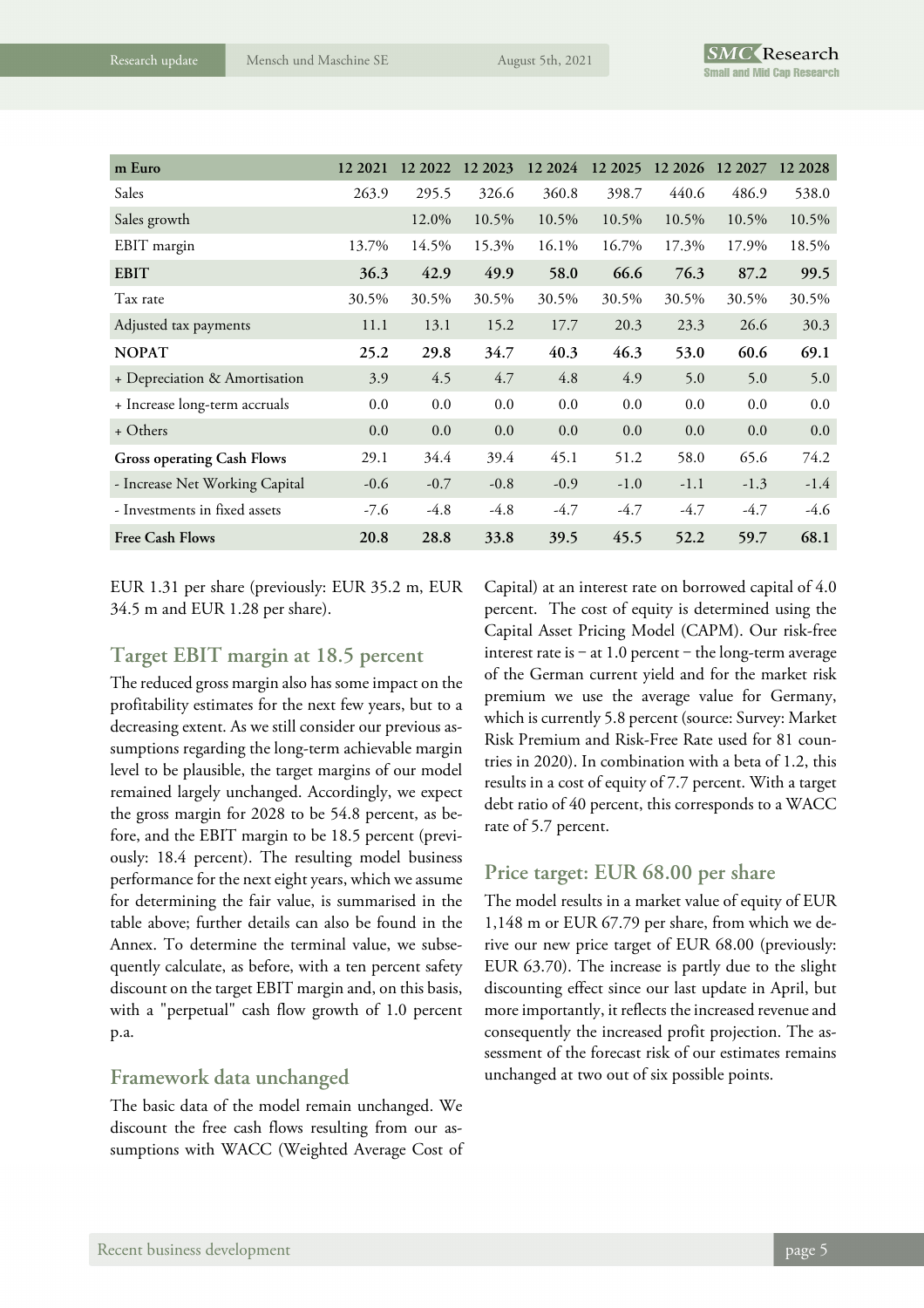### **Sensitivity analysis**

When the input parameters are varied for our sensitivity analysis (WACC between 4.7 and 6.7 percent and perpetual cash flows growth between 0 and 2 percent), the fair value of the share lies between EUR 49.04 and EUR 114.17.

| Sensitivity analysis | Perpetual cash flows growth |                                |                                 |  |  |
|----------------------|-----------------------------|--------------------------------|---------------------------------|--|--|
| <b>WACC</b>          | $2.0\%$                     |                                | $1.5\%$ $1.0\%$ $0.5\%$ $0.0\%$ |  |  |
| 4.7%                 |                             | 114.17 98.76 87.54 79.00 72.30 |                                 |  |  |
| $5.2\%$              |                             | 95.54 84.71 76.47 70.00 64.78  |                                 |  |  |
| 5.7%                 |                             | 81.99 74.04 67.79 62.75 58.60  |                                 |  |  |
| $6.2\%$              |                             | 71.70 65.67 60.80 56.79 53.43  |                                 |  |  |
| $6.7\%$              |                             | 63.62 58.92 55.05 51.80 49.04  |                                 |  |  |

### Conclusion

After the announced and expected decline in sales in the first quarter, Mensch und Maschine returned to expansion mode between April and June and was thus able to report growth of 4.4 percent to EUR 136.1 m in the first six months.

More importantly, however, the positive earnings development shown in the last quarters despite Covid-19 continued in the second quarter. Once again, M+M achieved a disproportionately high growth of all key earnings figures and increased the margins again. In the six months, EBIT showed therefore a growth by almost 11 percent to EUR 18.5 m, on the basis of which the half-year profit increased by 10 percent to EUR 11.1 m.

Against the background of the strong half-year figures, M+M has confirmed its own forecast for the current year, which offers the prospect of an increase in earnings per share of 12 to 21 percent and a 15 to 20 percent higher dividend. At the same time, a target range for this year's sales was presented for the first time, which, with growth of 6 to 10 percent, turned out to be noticeably higher than our previous estimate.

We have therefore modified our estimates and raised our revenue expectations with somewhat more cautious margin assumptions. In total, however, the earnings and cash flow figures we estimate have increased, so that the fair value we determined is now just under EUR 68.00 per share.

On this basis, we now see significant upside potential for the M+M share again and change our rating back to "Strong Buy" (previously: Hold).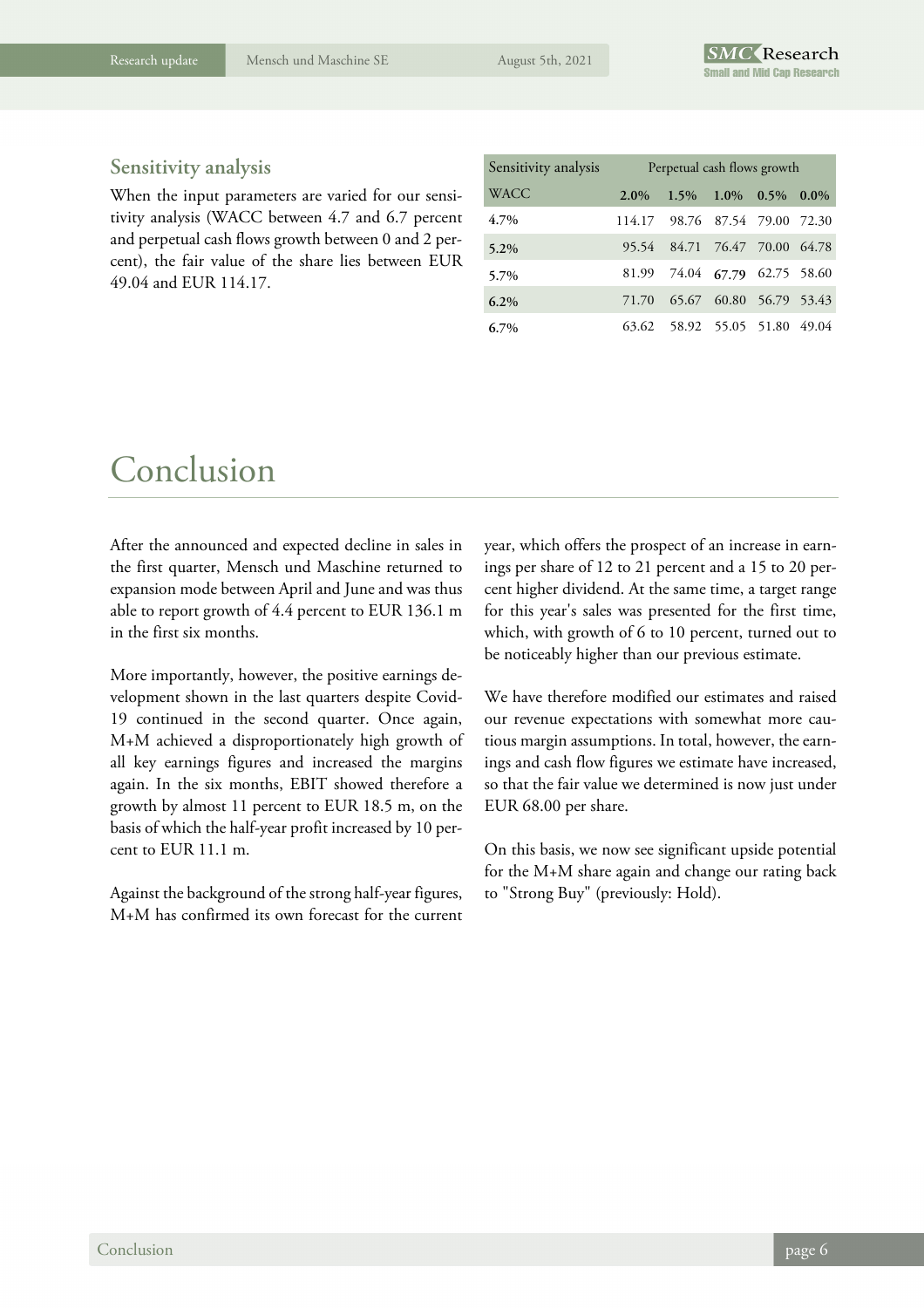# Annex I: Balance sheet and P&L estimation

### **Balance sheet estimation**

| m Euro                         | 12 20 20 | 12 2021 | 12 20 22 | 12 2023 | 12 20 24 | 12 20 25 | 12 20 26 | 12 2027 | 12 2028 |
|--------------------------------|----------|---------|----------|---------|----------|----------|----------|---------|---------|
| <b>ASSETS</b>                  |          |         |          |         |          |          |          |         |         |
| I. Total non-current<br>assets | 97.6     | 100.3   | 100.6    | 100.7   | 100.6    | 100.3    | 100.0    | 99.7    | 99.3    |
| 1. Intangible assets           | 61.7     | 62.2    | 61.6     | 61.1    | 60.6     | 60.1     | 59.6     | 59.1    | 58.7    |
| 2. Tangible assets             | 33.4     | 35.7    | 36.5     | 37.1    | 37.5     | 37.8     | 37.9     | 38.1    | 38.1    |
| II. Total current assets       | 57.2     | 60.8    | 66.3     | 75.8    | 88.7     | 103.3    | 118.2    | 135.3   | 154.7   |
| <b>LIABILITIES</b>             |          |         |          |         |          |          |          |         |         |
| I. Equity                      | 80.2     | 88.1    | 95.9     | 105.6   | 118.5    | 133.0    | 147.5    | 164.0   | 182.9   |
| II. Accruals                   | 12.0     | 12.1    | 12.2     | 12.3    | 12.4     | 12.5     | 12.6     | 12.7    | 12.8    |
| III. Liabilities               |          |         |          |         |          |          |          |         |         |
| 1. Long-term liabili-<br>ties  | 26.6     | 25.3    | 23.6     | 23.6    | 23.6     | 23.6     | 23.6     | 23.6    | 23.6    |
| 2. Short-term liabili-<br>ties | 36.0     | 35.6    | 35.3     | 35.0    | 34.8     | 34.6     | 34.6     | 34.6    | 34.8    |
| <b>TOTAL</b>                   | 154.7    | 161.1   | 166.9    | 176.5   | 189.3    | 203.7    | 218.2    | 234.9   | 254.0   |

### **P&L estimation**

| m Euro                       | 12 20 20 | 12 2021 | 12 2022 | 12 2023 | 12 2024 | 12 20 25 | 12 20 26 | 12 2027 | 12 2028 |
|------------------------------|----------|---------|---------|---------|---------|----------|----------|---------|---------|
| Sales                        | 244.0    | 263.9   | 295.5   | 326.6   | 360.8   | 398.7    | 440.6    | 486.9   | 538.0   |
| Gross profit                 | 128.0    | 139.8   | 158.0   | 175.4   | 194.6   | 216.0    | 239.7    | 265.9   | 295.1   |
| <b>EBITDA</b>                | 40.3     | 45.6    | 53.0    | 60.1    | 68.3    | 77.0     | 86.7     | 97.7    | 110.0   |
| <b>EBIT</b>                  | 31.0     | 36.3    | 42.9    | 49.9    | 58.0    | 66.6     | 76.3     | 87.2    | 99.5    |
| <b>EBT</b>                   | 29.8     | 35.6    | 42.3    | 49.3    | 57.4    | 66.0     | 75.7     | 86.7    | 99.0    |
| EAT (before minori-<br>ties) | 20.9     | 24.7    | 29.4    | 34.3    | 39.9    | 45.9     | 52.6     | 60.2    | 68.8    |
| <b>EAT</b>                   | 18.7     | 22.1    | 26.1    | 30.3    | 35.0    | 40.0     | 45.6     | 51.9    | 58.9    |
| <b>EPS</b>                   | 1.11     | 1.31    | 1.54    | 1.79    | 2.07    | 2.36     | 2.69     | 3.06    | 3.48    |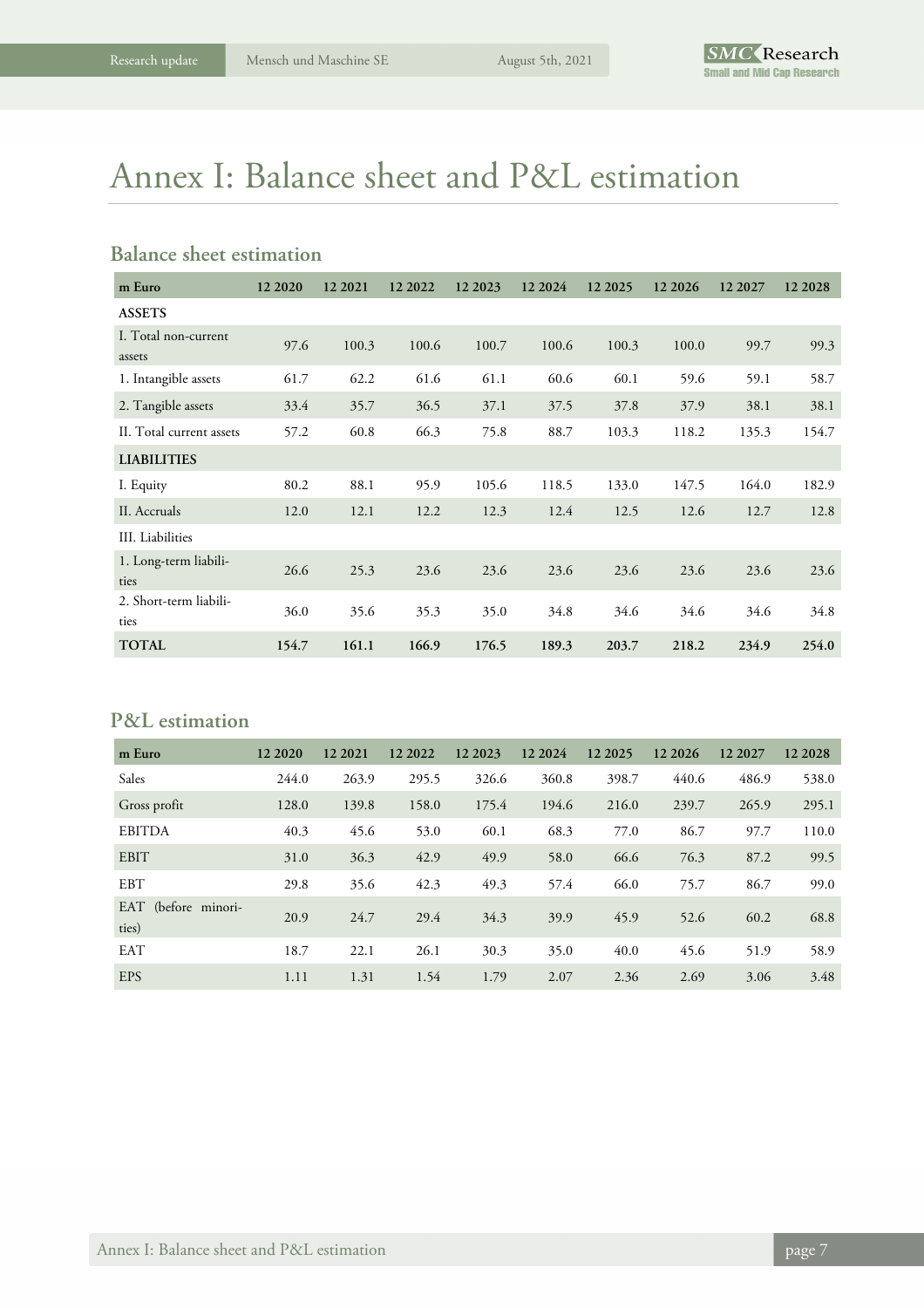## Annex II: Cash flows estimation and key figures

### **Cash flows estimation**

| m Euro                         | 12 20 20 | 12 2021 | 12 2022 | 12 2023 | 12 2024 | 12 20 25 | 12 20 26 | 12 2027 | 12 2028 |
|--------------------------------|----------|---------|---------|---------|---------|----------|----------|---------|---------|
| CF operating                   | 33.7     | 33.5    | 38.7    | 43.6    | 49.3    | 55.3     | 62.0     | 69.5    | 77.9    |
| CF from investments            | $-5.9$   | $-7.6$  | $-4.8$  | $-4.8$  | $-4.7$  | $-4.7$   | $-4.7$   | $-4.7$  | $-4.6$  |
| CF financing                   | $-24.5$  | $-25.5$ | $-30.8$ | $-31.9$ | $-34.4$ | $-38.9$  | $-45.5$  | $-51.1$ | $-57.4$ |
| Liquidity beginning of<br>year | 12.9     | 16.0    | 16.3    | 19.4    | 26.4    | 36.5     | 48.2     | 60.0    | 73.7    |
| Liquidity end of year          | 16.0     | 16.3    | 19.4    | 26.4    | 36.5    | 48.2     | 60.0     | 73.7    | 89.6    |

### **Key figures**

| percent                            | 12 20 20 | 12 20 21 | 12 2022 | 12 20 23 | 12 2024 | 12 20 25 | 12 20 26 | 12 2027 | 12 2028 |
|------------------------------------|----------|----------|---------|----------|---------|----------|----------|---------|---------|
| Sales growth                       | $-0.8\%$ | 8.1%     | 12.0%   | 10.5%    | 10.5%   | 10.5%    | 10.5%    | 10.5%   | 10.5%   |
| Gross profit growth                | $0.1\%$  | 9.3%     | 13.0%   | 11.0%    | 11.0%   | 11.0%    | 11.0%    | 11.0%   | 11.0%   |
| Gross margin                       | 52.4%    | 53.0%    | 53.5%   | 53.7%    | 53.9%   | 54.2%    | 54.4%    | 54.6%   | 54.8%   |
| EBITDA margin                      | 16.5%    | 17.3%    | 17.9%   | 18.4%    | 18.9%   | 19.3%    | 19.7%    | 20.1%   | 20.4%   |
| EBIT margin                        | 12.7%    | 13.7%    | 14.5%   | 15.3%    | 16.1%   | 16.7%    | 17.3%    | 17.9%   | 18.5%   |
| EBT margin                         | 12.2%    | 13.5%    | 14.3%   | 15.1%    | 15.9%   | 16.5%    | 17.2%    | 17.8%   | 18.4%   |
| Net margin (after mi-<br>norities) | 7.7%     | 8.4%     | 8.8%    | 9.3%     | 9.7%    | 10.0%    | 10.4%    | 10.7%   | 10.9%   |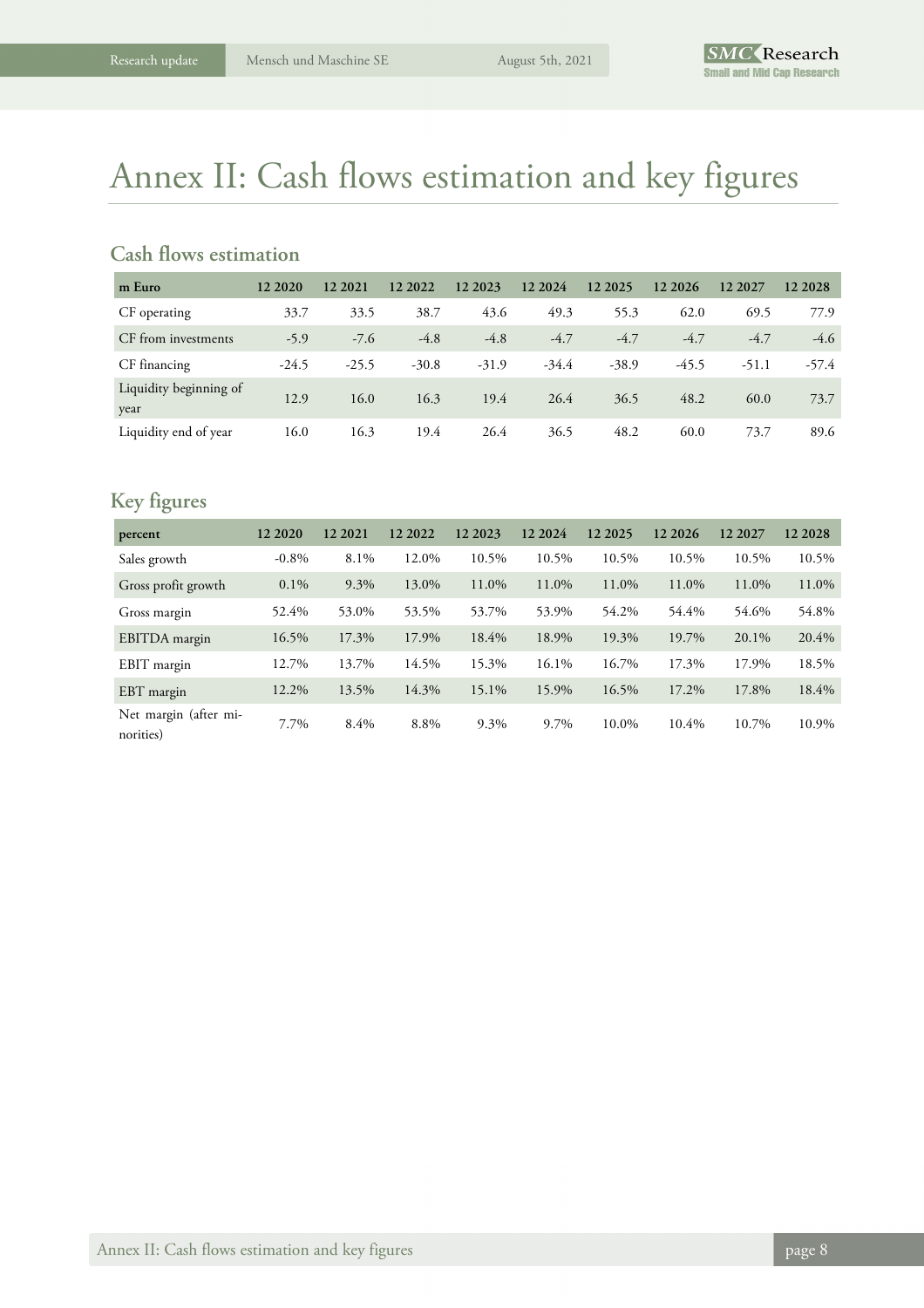

### Disclaimer

| Editor                       |     |
|------------------------------|-----|
| sc-consult GmbH              | Phc |
| Alter Steinweg 46            | Tel |
| 48143 Münster                | E-N |
| Internet: www.sc-consult.com |     |

 $\text{one:} \quad +49 \ (0) \ 251 - 13476 - 94$ efax: +49 (0) 251-13476-92 48143 Münster E-Mail: kontakt@sc-consult.com

*Responsible analyst*  Dipl. Volkswirt Dr. Adam Jakubowski

*Charts*  The charts were made with Tai-Pan (www.lp-software.de).

### **Disclaimer**

### *Legal disclosures (§85 of the German Securities Trading Act (WHPG), MAR, Commission Delegated Regulation (EU) 2016/958 supplementing Regulation (EU) No 596/2014)*

The company responsible for the preparation of the financial analysis is sc-consult GmbH based in Münster, currently represented by its managing directors Dr. Adam Jakubowski and Holger Steffen, Dipl.-Kfm. The scconsult GmbH is subject to supervision and regulation by Federal Financial Supervisory Authority (Bundesanstalt für Finanzdienstleistungsaufsicht), Lurgiallee 12, D-60439 Frankfurt and Graurheindorfer Strasse 108, D-53117 Bonn.

### *I) Conflicts of interests*

Conflicts of interests, which can arise during the preparation of a financial analysis, are presented in detail below:

1) sc-consult GmbH has prepared this report against payment on behalf of the company

2) sc-consult GmbH has prepared this report against payment on behalf of a third party

3) sc-consult GmbH has submitted this report to the customer or the company before publishing

4) sc-consult GmbH has altered the content of the report before publication due to a suggestion of the customer or the company (with sc-consult GmbH being prepared to carry out such an alteration only in case of reasoned objections concerning the quality of the report)

5) sc-consult GmbH maintains business relationships other than research with the analysed company (e.g., investor-relations services)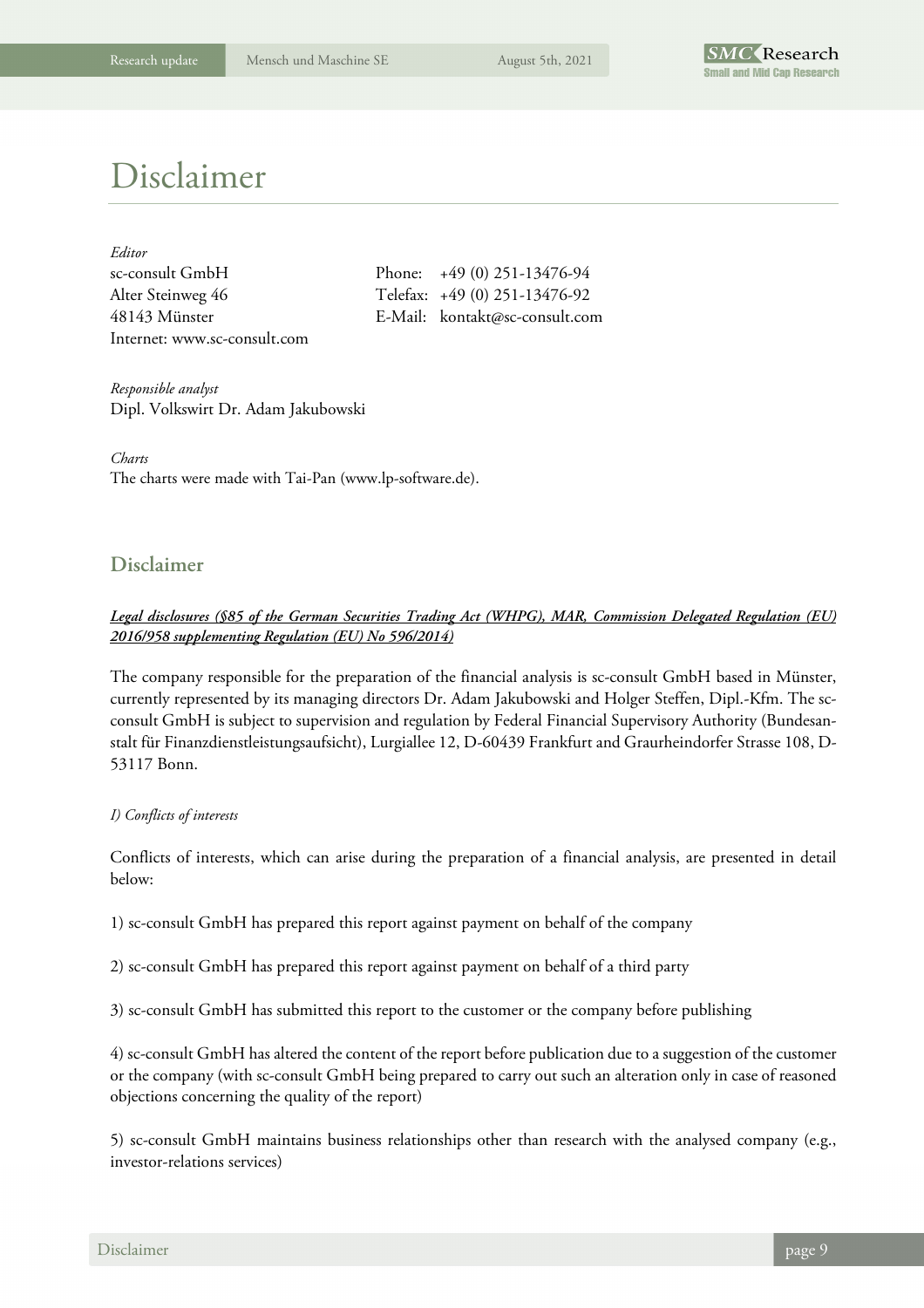6) sc-consult GmbH or persons involved in the preparation of the report hold shares of the company or derivatives directly related

7) At the time of the publication of the report, sc-consult GmbH or persons involved in the preparation of the report are in the possession of a net short position exceeding a threshold 0.5% of the total issued share capital of the issuer, which was calculated in accordance with the article 3 of the regulation (EU) No. 236/2012 and with chapters III and IV of the Commission Delegated Regulation (EU) No. 918/2012 (6).

8) At the time of the publication of the report, sc-consult GmbH or persons involved in the preparation of the report are in the possession of a net long position exceeding a threshold 0.5% of the total issued share capital of the issuer, which was calculated in accordance with the article 3 of the regulation (EU) No. 236/2012 and with chapters III and IV of the Commission Delegated Regulation (EU) No. 918/2012 (6).

9) At the time of the publication of the report, the issuer holds holdings exceeding 5 % of its total issued share capital in the sc-consult GmbH

10) sc-consult GmbH has included the company's shares in a virtual portfolio managed by sc-consult GmbH

Following conflicts of interests occurred in this report: 1), 3), 4)

Within the framework of compliance regulations, sc-consult GmbH has established structures and processes for the identification and disclosure of conflicts of interests. The responsible compliance representative is currently managing director Dipl.-Kfm. Holger Steffen (e-mail: holger.steffen@sc-consult.com)

### *II) Preparation and updating*

The present financial analysis was prepared by: Dipl. Volkswirt Dr. Adam Jakubowski

Participants in the preparation of the present financial analysis: -

The present analysis was finished on 05.08.2021 at 7:20 and published on 05.08.2021 at 8:40.

For the preparation of its financial analyses, the sc-consult GmbH uses a five-tier rating scheme with regard to price expectation in the next twelve months. Additionally, estimation risk is quantified on a scale from 1 (low) to 6 (high). The ratings are as follows:

| Strong Buy  | We expect an increase in price for the analysed financial instrument by at least 10 per- |
|-------------|------------------------------------------------------------------------------------------|
|             | cent. We assess the estimation risk as below average (1 to 2 points).                    |
| Buy         | We expect an increase in price for the analysed financial instrument by at least 10 per- |
|             | cent. We assess the estimation risk as average (3 to 4 points).                          |
| Speculative | We expect an increase in price for the analysed financial instrument by at least 10 per- |
| Buy         | cent. We assess the estimation risk as above average (5 to 6 points).                    |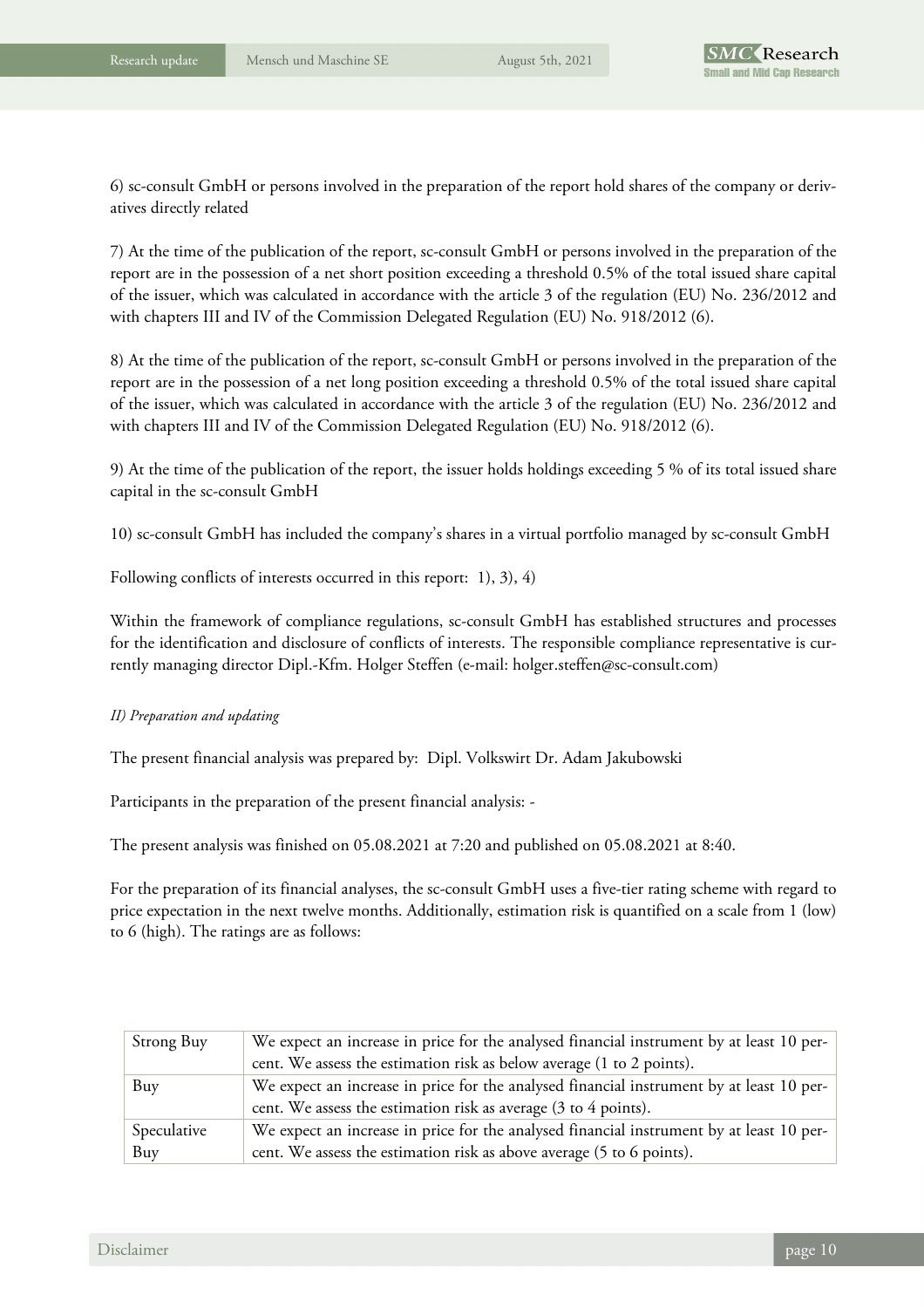| Hold | We expect that the price of the analysed financial instrument will remain stable (between   |
|------|---------------------------------------------------------------------------------------------|
|      | -10 and +10 percent). The forecast risk (1 to 6 points) has no further impact on the        |
|      | rating. The rating "hold" is also used in cases where we perceive a price potential of more |
|      | than 10 percent, but explicitly mentioned temporary factors prevent a short-term reali-     |
|      | zation of the price potential.                                                              |
| Sell | We expect that the price of the analysed financial instrument will drop by at least 10      |
|      | percent. The forecast risk (1 to 6 points) has no further impact on the rating.             |

The expected change in price refers to the current share price of the analyzed company. This price and any other share prices used in this analysis are XETRA closing prices as of the last trading day before publication. If the share is not traded on XETRA, the closing price of another public stock exchange is used with a separate note to that effect.

The price targets published within the assessment are calculated with common methods of financial mathematics, especially with the DCF (discounted cash flow) method, the sum of the parts valuation and a peer group analysis. The valuation methods are affected by economic framework conditions, especially by the development of the interest rates.

The rating resulting from these methods reflects current expectations and can change anytime subject to company-specific or economic changes.

More detailed explanations of the models used by SMC Research can be found at: http://www.smc-research.com/impressum/modellerlaeuterungen

An overview of the recommendations prepared and distributed by SMC Research in the last 12 months can be found at: http://www.smc-research.com/publikationsuebersicht

| Date       | Rating     | Target price | Conflict of interests |
|------------|------------|--------------|-----------------------|
| 23.04.2021 | Hold       | 63.70 Euro   | 1), 3)                |
| 16.03.2021 | Strong Buy | 63.40 Euro   | 1), 3)                |
| 12.02.2021 | Hold       | 62.70 Euro   | 1), 3), 4)            |
| 22.10.2020 | Hold       | 52.30 Euro   | 1), 3), 4)            |
| 18.09.2020 | Buy        | 52.20 Euro   | 1), 3), 4)            |
| 24.07.2020 | Hold       | 50.50 Euro   | 1), 3)                |
| 22.04.2020 | Buy        | 50.00 Euro   | 1), 3), 4)            |
| 17.03.2020 | Buy        | 50.00 Euro   | 1), 3)                |
| 17.02.2020 | Hold       | 50.50 Euro   | 1), 3), 4)            |
| 23.10.2019 | Buy        | 38.50 Euro   | 1), 3)                |
| 06.08.2019 | Buy        | 37.10 Euro   | 1), 3)                |

In the past 24 months, sc-consult GmbH has published the following financial analyses for the company:

In the course of the next twelve months, sc-consult GmbH will presumably prepare the following financial analyses for the company: one report and two updates.

The publishing dates for the financial analyses are not yet fixed at the present moment.